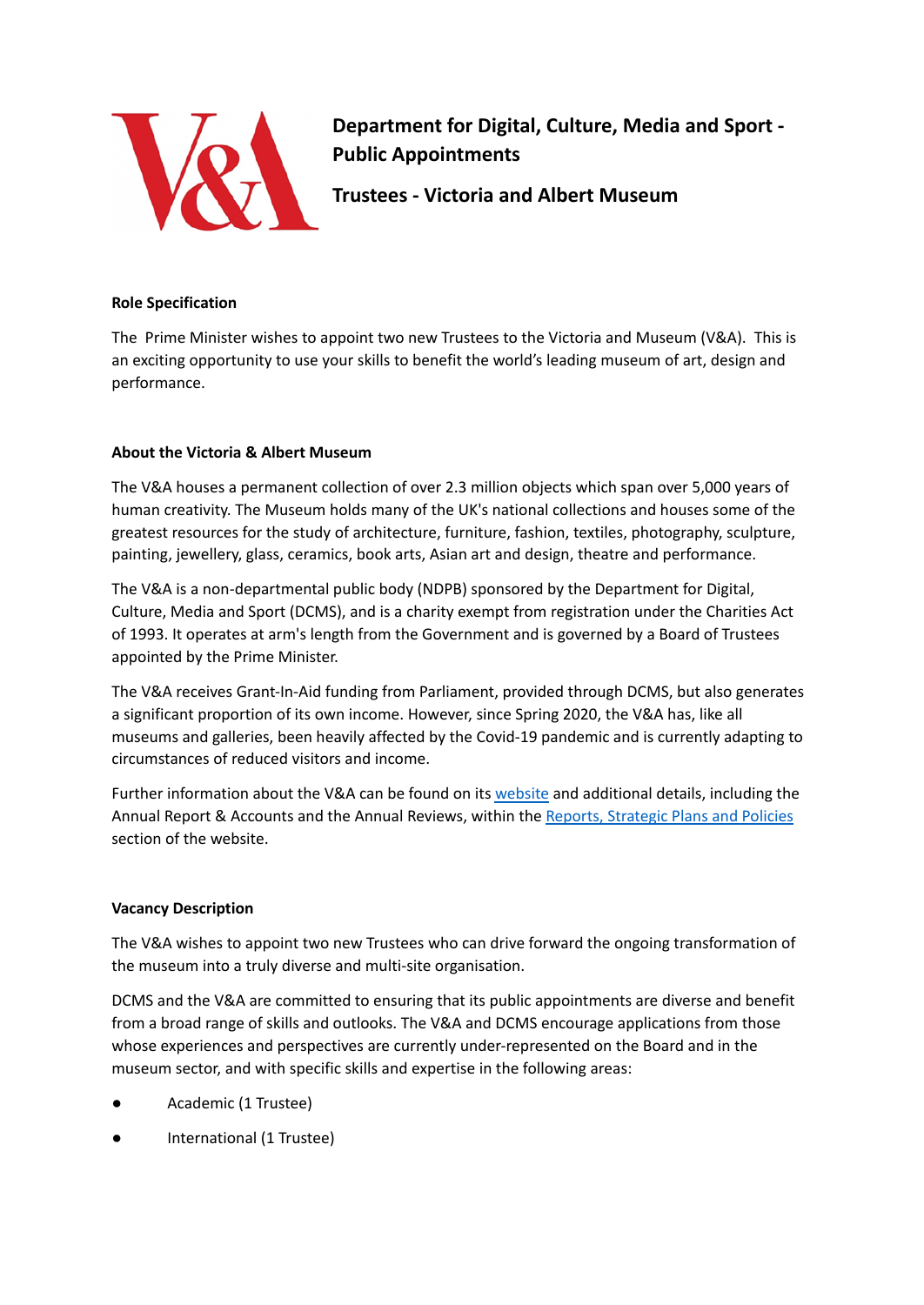## **The Role of Trustees**

The Board of Trustees of the V&A is the statutory body which is responsible for the Museum and its collections under the terms of the National Heritage Act 1983. The main functions of the Board are:

- To care for, preserve and add to the objects in the collections;
- To secure that the objects are exhibited to the public;
- To secure that the objects are available to persons seeking to inspect them in connection with study or research;
- To generally promote the public's enjoyment and understanding of art, craft and design, both by means of the Board's collections and by such means as they consider appropriate.

Further information about the V&A Board can be found on the website: V&A [Trustees](https://www.vam.ac.uk/info/trustees) - Link

## **Essential Criteria**

Candidates should be able to demonstrate the following abilities and attributes:

- An understanding of and an enthusiasm for the objectives and work of the V&A;
- The ability to contribute at Board level regarding current and future initiatives, within the context of the V&A's overall strategy;
- A commitment to preserving cultural heritage, and improving education and understanding of British and World history;
- A strong commitment to engaging communities outside of London, and factoring UK-wide strategies into all decision making;
- The ability to work constructively with others in a governance or committee role;
- Excellent communication and ambassadorial skills.

#### **Additional Criteria**

In addition to the essential criteria outlined above, candidates for individual trustee roles should also be able to demonstrate the following criteria:

#### **Academic – 1 Trustee**

● Particular regard will be attached to candidates with a strong academic record and scholarly expertise in history, art history, design or decorative arts, and an ability to assist the V&A in its relationship with research bodies, such as AHRC and UKRI, universities, and international academic partners.

#### **International – 1 Trustee**

● Particular regard will be attached to candidates able to marshal international expertise and networks, with a capacity to connect the V&A to global creative and philanthropic partners, together with diasporic communities in the UK.

#### **Supporting information**

#### Time Commitment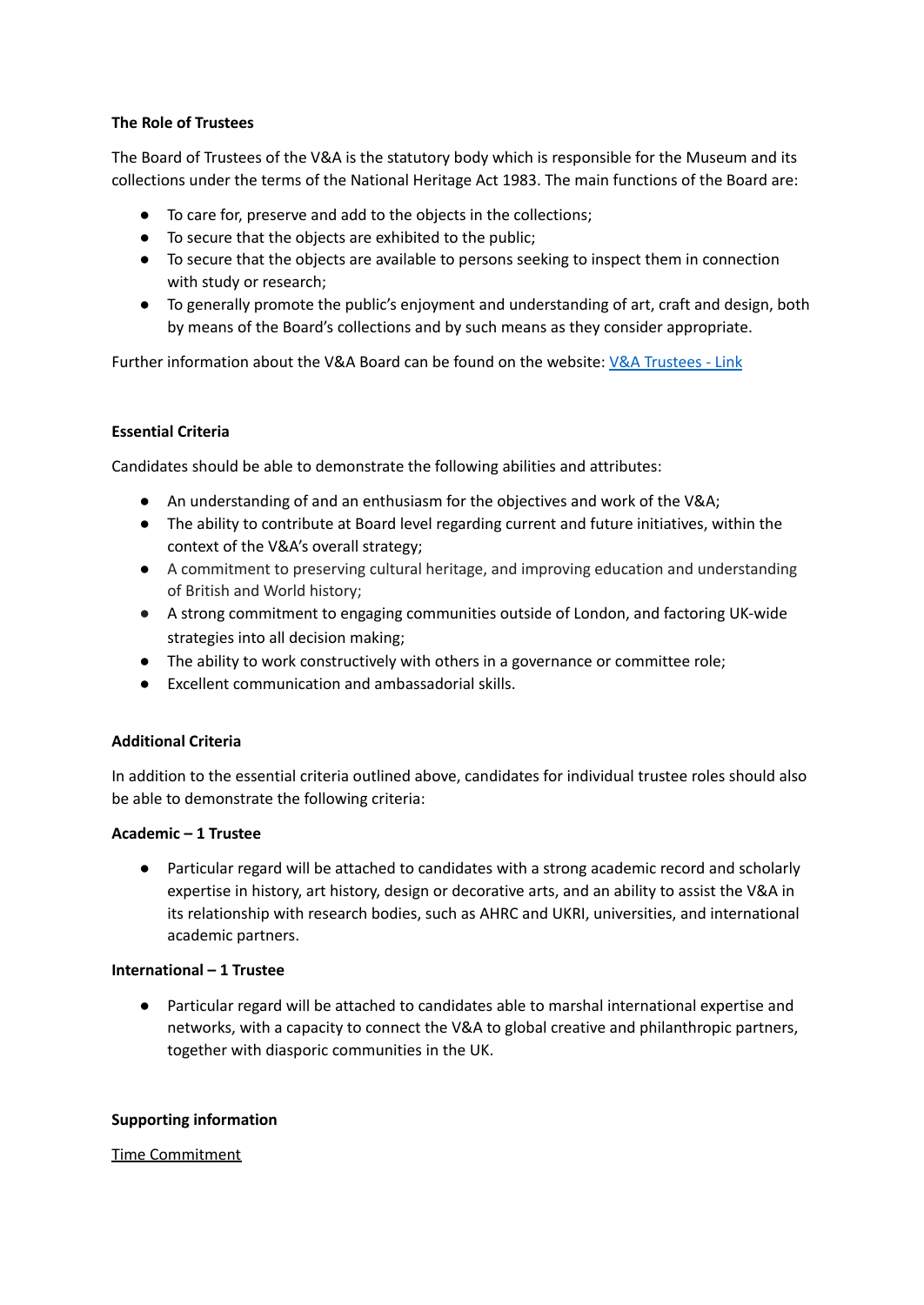The role involves attending six Board meetings per year, typically 2.5 hours long, and an annual away day. Trustees usually serve on Sub Committees of the Board, which meet between four and eight times a year. Additional time would be required to study papers and attend events at the Museum. From time to time, Trustees may be called upon to provide ad hoc advice.

### Location of Meetings

Board meetings are usually held at the V&A in South Kensington, however there is an annual away day for Trustees which may be held outside London.

## Remuneration

The posts are unpaid but reasonable travel expenses will be reimbursed, subject to the V&A's expenses policy.

## Duration of Appointment

A term of up to four years will be offered.

## **How to apply**

To apply, please send:

- a CV of not more than two sides of A4
- a supporting statement of not more than three sides of A4, providing examples and setting out how you meet the criteria
- The Diversity Monitoring Form concerning your personal information and political activity, and the Declaration of Interests Form.

Completed applications should be emailed to: [publicappointments@dcms.gov.uk.](mailto:publicappointments@dcms.gov.uk) Please put 'V&A Trustee' in the subject line along with the name of the Trustee role you wish to apply for – Academic or International.

If you have any questions about the appointments process, please contact Anders Egeland-Eriksen at [amders.eriksen@dcms.gov.uk.](mailto:amders.eriksen@dcms.gov.uk)

## Diversity and inclusion

DCMS is committed to equality of opportunity and is committed to ensuring that public appointments better represent the views of the communities which they serve. We particularly encourage applicants from underrepresented groups, those based outside London and the South-East and applicants who have achieved success through non-traditional educational routes. We want to ensure any appointee is committed to promoting diversity, in its broadest possible sense. This will include embedding a commitment to the principles of levelling up and championing opportunity for all across the organisation, helping to ensure that the organisation is one in which a genuinely diverse range of views can be expressed.

We ask all applicants to complete a diversity monitoring form. We hope you will help us by providing this information. Your data is not disclosed to the panel, but allows us to constantly evaluate any potential barriers to becoming a public appointee and what we can do to encourage a more diverse field to apply.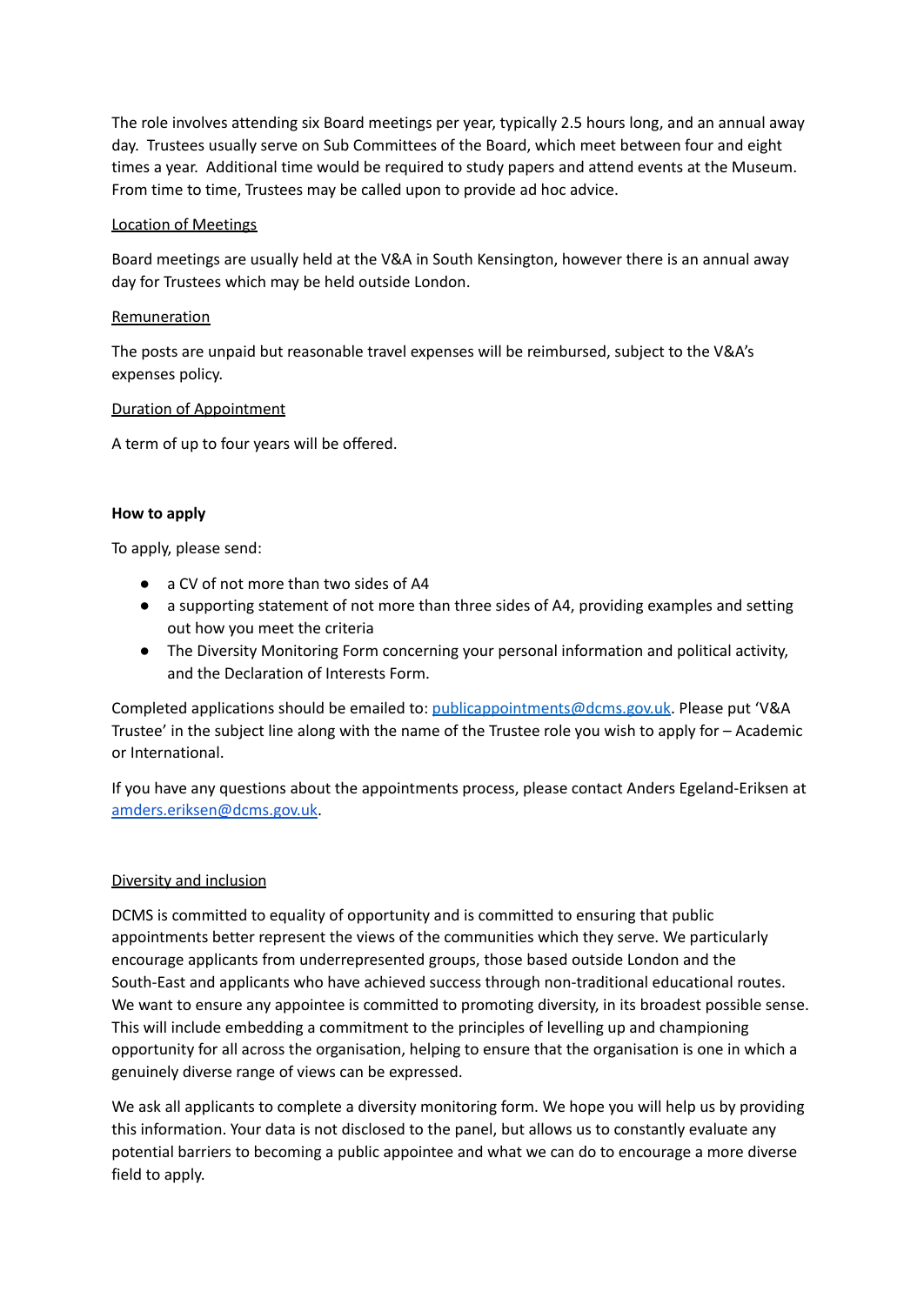## Disability Confident

We guarantee to interview anyone with a disability whose application meets the minimum criteria for the role. By 'minimum criteria,' we mean that you must provide evidence in your application, which demonstrates that you meet the level of competence required under each of the essential criteria.

If you wish to apply under this scheme, state this in the covering email or letter when submitting your application. This will in no way prejudice your application.

## Reasonable adjustments

If you would like a confidential discussion regarding any reasonable adjustments ahead of making your application or during the process, please contact us.

## If you are not completely satisfied

We aim to process all applications as quickly as possible and to treat all applicants with courtesy. If you have any complaints about the way your application has been handled, please contact publicappointments@culture.gov.uk.

## Supporting information

This appointments process adheres to the Cabinet Office Governance Code on Public Appointments, which is regulated by the Commissioner for Public Appointments. All applicants are expected to abide by the Seven Principles of Public Life.

#### Eligibility Criteria

You cannot be considered for a public appointment if:

- vou become bankrupt or make an arrangement with a creditor
- your estate has been sequestrated in Scotland or you enter into a debt arrangement programme under Part 1 of the Debt Arrangement and Attachment (Scotland) Act 2002 (asp 17) as the debtor or have, under Scots law, granted a trust deed for creditors;
- you are disqualified from acting as a company director under the Company Directors Disqualification Act 1986;
- you have been convicted of a criminal offence, the conviction not being spent for the purposes of the Rehabilitation of Offenders Act 1974 (c. 53);
- you become subject to a debt relief order or a bankruptcy restrictions order;
- you fail to declare any conflict of interest.

#### Conflicts of Interest and Due Diligence